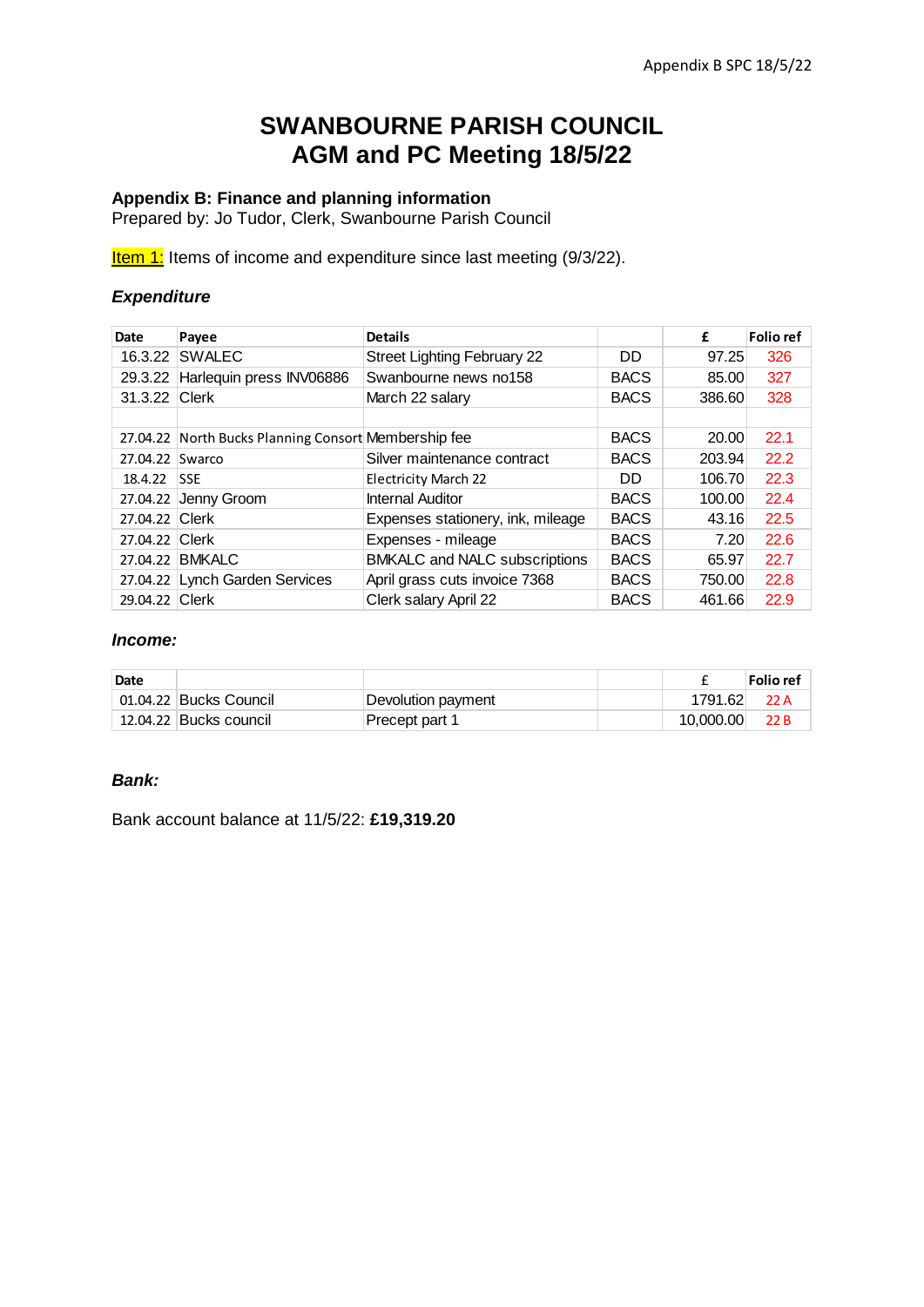## **Item 2:** Proposed final budget 2022/23

| <b>SWANBOURNE PARISH COUNCIL</b>       |          |
|----------------------------------------|----------|
| 2022/23 BUDGET                         |          |
|                                        |          |
| <b>Income</b>                          |          |
| Precept                                | 20,000   |
| Devolution receipt                     | 1,792    |
| <b>Total budgeted income</b>           | 21,792   |
|                                        |          |
| Street lamp repair and maintenance     | 1,850    |
| Street Lamp Power (electricity) SWALEC | 1,320    |
| <b>MVAS Service Contract SWARCO</b>    | 170      |
| Playing field general maintenance      | 1,965    |
| Playing field grant balance repairs    | 5,470    |
| <b>Cemetery Mowing</b>                 | 1,200    |
| Donations/Subscriptions                | 260      |
| Printing (Newsletter)                  | 330      |
| Insurance                              | 1,135    |
| Website hosting and planning tracker   | 145      |
| Clerk expenses                         | 100      |
| Dog waste collection (BC)              | 660      |
| Ordinary bin collection (BC)           | 130      |
| Village grass and verge maintenance    | 2,800    |
| War Memorial maintenance               | 400      |
| Clerk salary                           | 5,160    |
| Miscellaneous                          | 300      |
| General maintenance and environment    | 750      |
| <b>Total budgeted expenditure</b>      | 24,145   |
|                                        |          |
| Total                                  | $-2,353$ |
|                                        |          |
| <b>Cash position</b>                   |          |
| Opening cash balance 1/4/22            | 9,286    |
| Less budgeted overspend                | $-2,353$ |
| <b>Budgeted year end reserves</b>      | 6,933    |
|                                        |          |